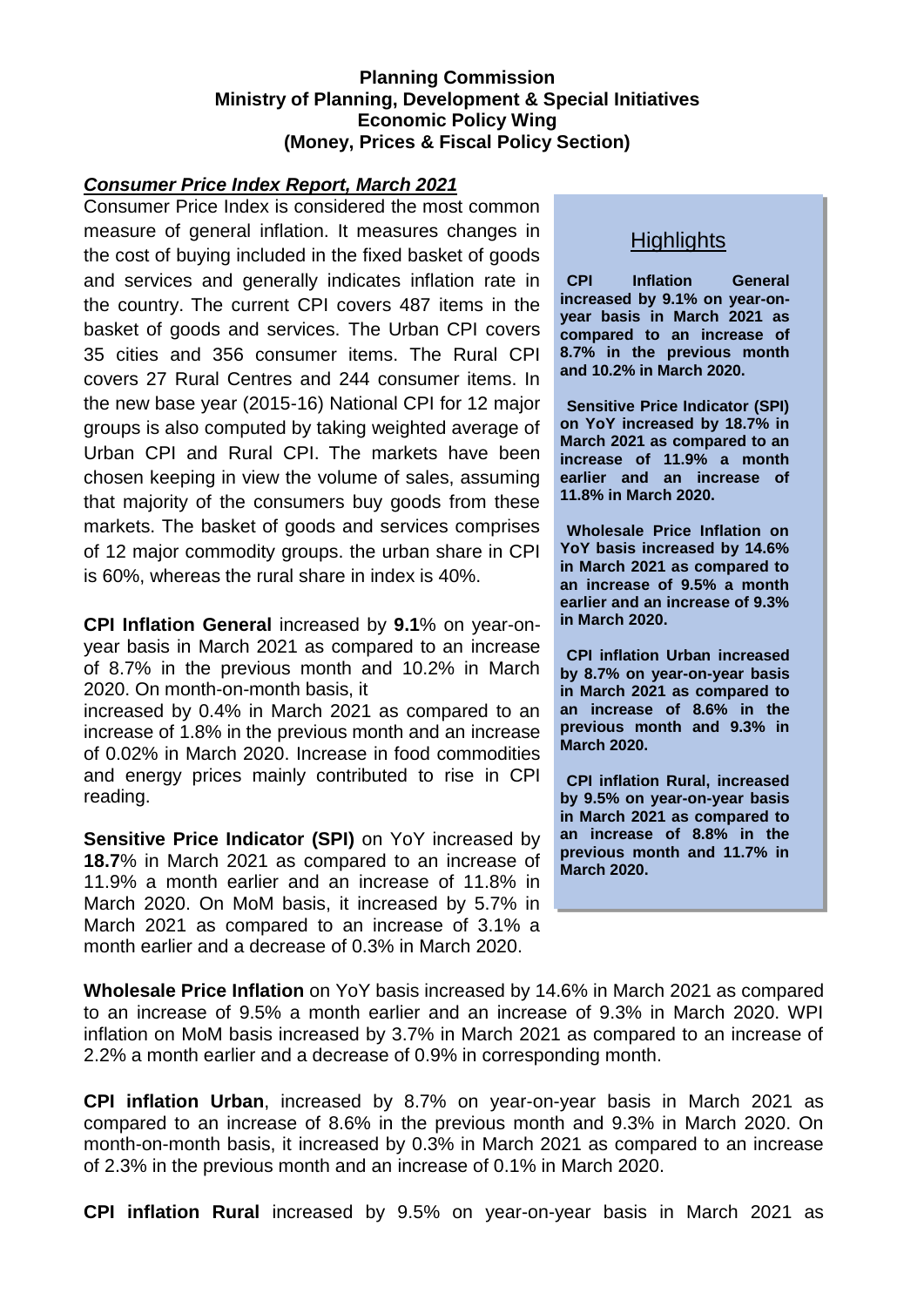compared to an increase of 8.8% in the previous month and 11.7% in March 2020. On month-on-month basis, it increased by 0.5% in March 2021 as compared to an increase of 1.1% in the previous month and a decrease of 0.1% in March 2020.

# **Core Inflation Non-Food Non-Energy (NFNE)**

**Non-food non-energy Urban CPI** increased by 6.3% on (YoY) basis in March, 2021 as compared to an increase of 6.4% in the previous month and 7.4% in March, 2020. On (MoM) basis, it increased by 0.2% in March, 2021 as compared to increase of 1.1% in previous month, and an increase of 0.3% in corresponding month of last year.

**Non-food non-energy Rural CPI** increased by 7.3% on (YoY) basis in March, 2021 as compared to an increase of 7.7% in the previous month and 9.4% in March, 2020. On (MoM) basis, it increased by 0.3% in March, 2021 as compared to an increase of 0.5% in previous month, and an increase of 0.6% in corresponding month of last year.

## **Core inflation (Trimmed**)

**Measured by 20% weighted trimmed mean Urban** increased by 8.1% on (YoY) basis in March,2021 as compared to 7.9% in the previous month and 8.7% in March, 2020. On (MoM) basis, it increased by 0.4% in March, 2021 as compared to an increase of 1.0% in the previous month and an increase of 0.3% in corresponding month of last year i.e. March, 2020.

**Measured by 20% weighted trimmed mean Rural** increased by 9.4% on (YoY) basis in March, 2021 as compared to 9.2% in the previous month and by 11.4% in March, 2020. On (MoM) basis, it increased by 0.3% in March, 2021 as compared to an increase of 0.5% in the previous month and an increase of 0.1% in corresponding month of last year.

|                                                                                                                                                                                                                                                                                                                                                                                                                                                                                                                                             |               | <b>Average July- March</b> |               | <b>March over March</b><br>% changes |               |               |  |  |  |  |  |
|---------------------------------------------------------------------------------------------------------------------------------------------------------------------------------------------------------------------------------------------------------------------------------------------------------------------------------------------------------------------------------------------------------------------------------------------------------------------------------------------------------------------------------------------|---------------|----------------------------|---------------|--------------------------------------|---------------|---------------|--|--|--|--|--|
| <b>INDEX</b>                                                                                                                                                                                                                                                                                                                                                                                                                                                                                                                                |               | % changes                  |               |                                      |               |               |  |  |  |  |  |
|                                                                                                                                                                                                                                                                                                                                                                                                                                                                                                                                             | 2020-<br>2021 | 2019-<br>2020              | 2018-<br>2019 | 2020-<br>2021                        | 2019-<br>2020 | 2018-<br>2019 |  |  |  |  |  |
| <b>CPI</b>                                                                                                                                                                                                                                                                                                                                                                                                                                                                                                                                  |               |                            |               |                                      |               |               |  |  |  |  |  |
| <b>National</b>                                                                                                                                                                                                                                                                                                                                                                                                                                                                                                                             | 8.34          | 11.53                      | 6.31          | 9.05                                 | 10.24         | 8.64          |  |  |  |  |  |
| <b>CPIUrban</b>                                                                                                                                                                                                                                                                                                                                                                                                                                                                                                                             | 7.36          | 11.08                      | 6.67          | 8.75                                 | 9.31          | 8.93          |  |  |  |  |  |
| <b>CPIRural</b>                                                                                                                                                                                                                                                                                                                                                                                                                                                                                                                             | 9.83          | 12.23                      | 5.74          | 9.51                                 | 11.67         | 8.2           |  |  |  |  |  |
| <b>SPI</b>                                                                                                                                                                                                                                                                                                                                                                                                                                                                                                                                  | 11.91         | 14.85                      | 3.58          | 18.7                                 | 11.78         | 10.46         |  |  |  |  |  |
| WPI                                                                                                                                                                                                                                                                                                                                                                                                                                                                                                                                         | 6.35          | 13.0                       | 16.03         | 14.59                                | 9.26          | 16.56         |  |  |  |  |  |
| (Source: Pakistan Bureau of Statistics)<br>The Gap / difference between urban and rural CPI has been declined. CPI rural inflation                                                                                                                                                                                                                                                                                                                                                                                                          |               |                            |               |                                      |               |               |  |  |  |  |  |
| stood at 9.5% in December 2020, whereas Urban CPI stood at 7.0 % in the same month,<br>reflecting a gap/difference of 2.5%. Similarly, in the month of January 2021 rural CPI was<br>recorded 6.5% and Urban CPI increased by 5.0 showing gap/difference of 1.5%. The<br>month of February 21 witnessed almost equal number of increases in Urban and Rural<br>CPI i.e., CPI rural 8.85% and CPI urban 8.6% showing gap/difference of -0.25%. During<br>the month pf March 2021, CPI Urban recorded increase of 8.7% on year-on-year basis, |               |                            |               |                                      |               |               |  |  |  |  |  |

## **Period Average and Y-o-Y % Change**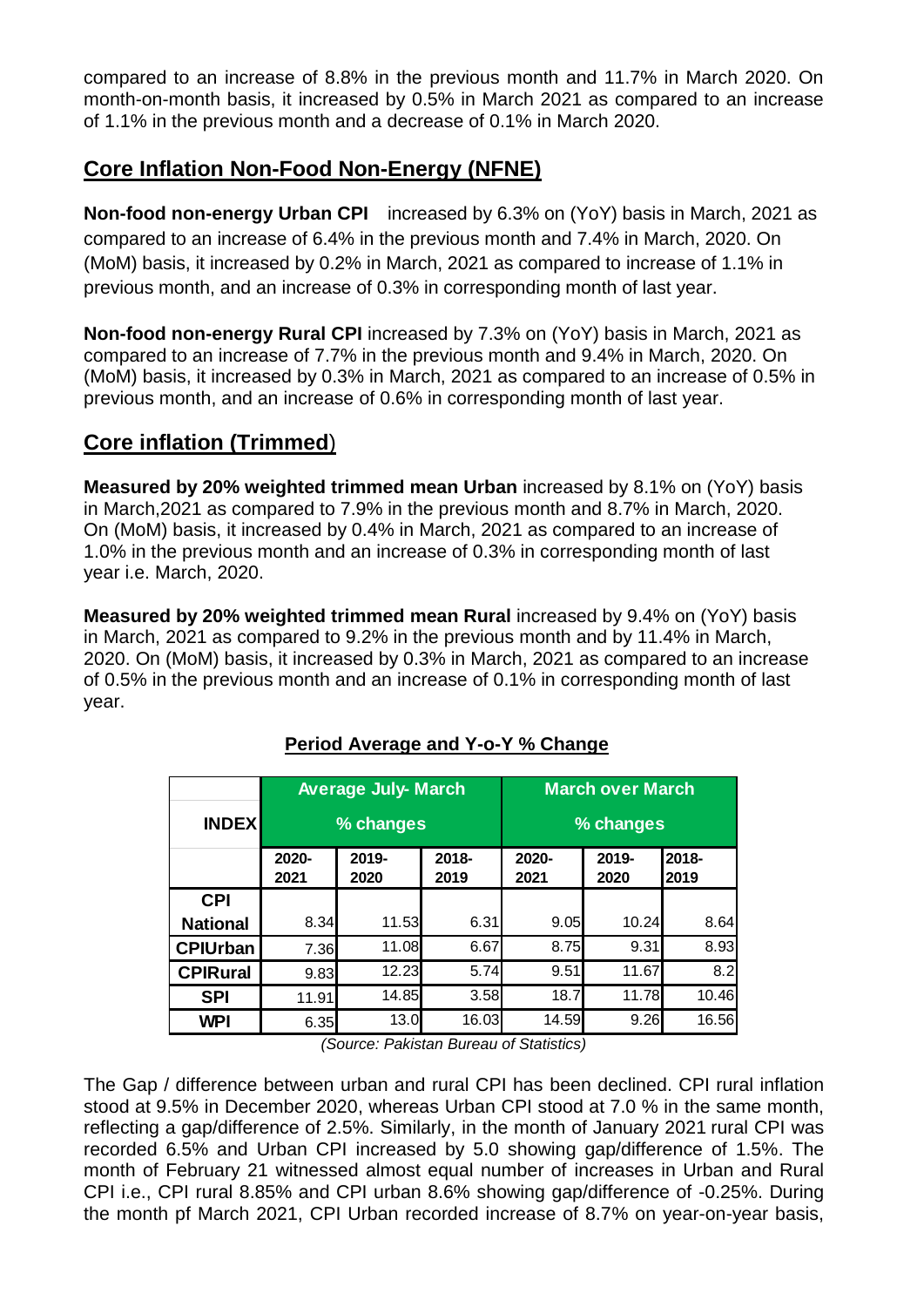whereas CPI rural stood at 9.5% on year-on-year basis in March 2021, showing gap/difference of 0.8 during the period under review. %The declining trend in gap/difference in CPI rural and CPI urban inflation indicates better supply chain, improved market accessibilities in rural areas.

**The National Consumer Price Index** fo**r** March 2021 is increased by 0.36% over February 2021 and increased by 9.05% over corresponding month of the last year. The table given below shows that during the month of March 2021, non-perishable food Items prices increased by 17.03% over March 2020 and 1.55% over February 2021, however a decline of 17.34% in prices of non-perishable food items prices was recorded as compared to corresponding month of last year, due to decline in prices of onions, tomatoes, potatoes and garlic, whereas as compared to last month it recorded an increase of 1.55%.

| Consumer Price Index (National) by Group of Commodities and Services (Base 2015-16) |                                                        |                 |                    |                                                                |                    |                                     |             |                                                 |             |  |  |  |  |  |
|-------------------------------------------------------------------------------------|--------------------------------------------------------|-----------------|--------------------|----------------------------------------------------------------|--------------------|-------------------------------------|-------------|-------------------------------------------------|-------------|--|--|--|--|--|
| <b>No</b>                                                                           | Group                                                  | Group<br>Weight |                    | <b>Indices</b>                                                 |                    | % Change<br><b>Mar 2021</b><br>Over |             | <b>Impact</b><br>(In % points)<br>Mar 2021 Over |             |  |  |  |  |  |
|                                                                                     |                                                        | $(\%)$          | <b>Mar</b><br>2021 | Feb 2021                                                       | <b>Mar</b><br>2020 | Feb 2021                            | Mar<br>2020 | Feb 2021                                        | Mar<br>2020 |  |  |  |  |  |
|                                                                                     | General                                                | 100.00          | 143.61             | 143.09                                                         | 131.69             | 0.36                                | 9.05        | 0.36                                            | 9.05        |  |  |  |  |  |
| 1.                                                                                  | Food & Non-alcoholic Bev.                              | 34.58           | 147.49             | 144.96                                                         | 132.18             | 1.75                                | 11.58       | 0.61                                            | 4.02        |  |  |  |  |  |
|                                                                                     | Non-perishable Food Items                              | 29.60           | 152.12             | 149.81                                                         | 129.99             | 1.55                                | 17.03       | 0.48                                            | 4.97        |  |  |  |  |  |
|                                                                                     | Perishable Food Items                                  | 4.99            | 120.02             | 116.20                                                         | 145.20             | 3.29                                | $-17.34$    | 0.13                                            | $-0.95$     |  |  |  |  |  |
| 2.                                                                                  | Alcoholic Bev. & Tobacco                               | 1.02            | 144.48             | 144.01                                                         | 136.40             | 0.33                                | 5.92        | 0.00                                            | 0.06        |  |  |  |  |  |
| 3.                                                                                  | Clothing & Footwear                                    | 8.60            | 146.94             | 145.49                                                         | 132.72             | 1.00                                | 10.72       | 0.09                                            | 0.93        |  |  |  |  |  |
| 4.                                                                                  | Housing, Water, Electricity,<br>Gas & Fuels            | 23.63           | 140.48             | 142.85                                                         | 129.17             | $-1.65$                             | 8.76        | $-0.39$                                         | 2.03        |  |  |  |  |  |
| 5.                                                                                  | Furnishing & Household<br><b>Equipment Maintenance</b> | 4.10            | 139.20             | 137.79                                                         | 127.88             | 1.02                                | 8.85        | 0.04                                            | 0.35        |  |  |  |  |  |
| 6.                                                                                  | Health                                                 | 2.79            | 151.85             | 150.81                                                         | 139.55             | 0.69                                | 8.81        | 0.02                                            | 0.26        |  |  |  |  |  |
| 7.                                                                                  | Transport                                              | 5.91            | 143.25             | 144.19                                                         | 139.18             | $-0.65$                             | 2.92        | $-0.04$                                         | 0.18        |  |  |  |  |  |
| 8.                                                                                  | Communication                                          | 2.21            | 107.57             | 107.56                                                         | 106.96             | 0.01                                | 0.57        | 0.00                                            | 0.01        |  |  |  |  |  |
| 9.                                                                                  | <b>Recreation &amp; Culture</b>                        | 1.59            | 125.06             | 124.73                                                         | 119.54             | 0.27                                | 4.62        | 0.00                                            | 0.07        |  |  |  |  |  |
| 10.                                                                                 | Education                                              | 3.79            | 143.83             | 143.83                                                         | 142.40             | 0.00                                | 1.01        | 0.00                                            | 0.04        |  |  |  |  |  |
| 11.                                                                                 | <b>Restaurants &amp; Hotels</b>                        | 6.92            | 141.25             | 140.23                                                         | 130.63             | 0.73                                | 8.13        | 0.05                                            | 0.56        |  |  |  |  |  |
| 12.                                                                                 | Miscellaneous                                          | 4.87            | 150.17             | 150.88<br>$(0a)$ $maa$ , $Daliation$ $Dima$ , $af$ $Qtriation$ | 135.75             | $-0.47$                             | 10.62       | $-0.02$                                         | 0.53        |  |  |  |  |  |

*(Source: Pakistan Bureau of Statistics)*

**The Urban Consumer Price Index of March 2021** is increased by 0.27% over February 2021 and increased by 8.75% over corresponding month of the last year i.e. March 2020.Top commodities which recorded price variation over corresponding month of last year are as follows:

### **Food Items**

**Prices Increased:** Eggs (64.62%), Chicken (40.73%), Wheat (35.17%), Condiments & Spices (28.65%), Sugar (23.47%), Mustard oil (22.94%), Pulse mash (19.53%), Wheat flour (18.94%), Vegetable ghee (17.46%), Beans (16.20%) and Cooking oil (15.25%).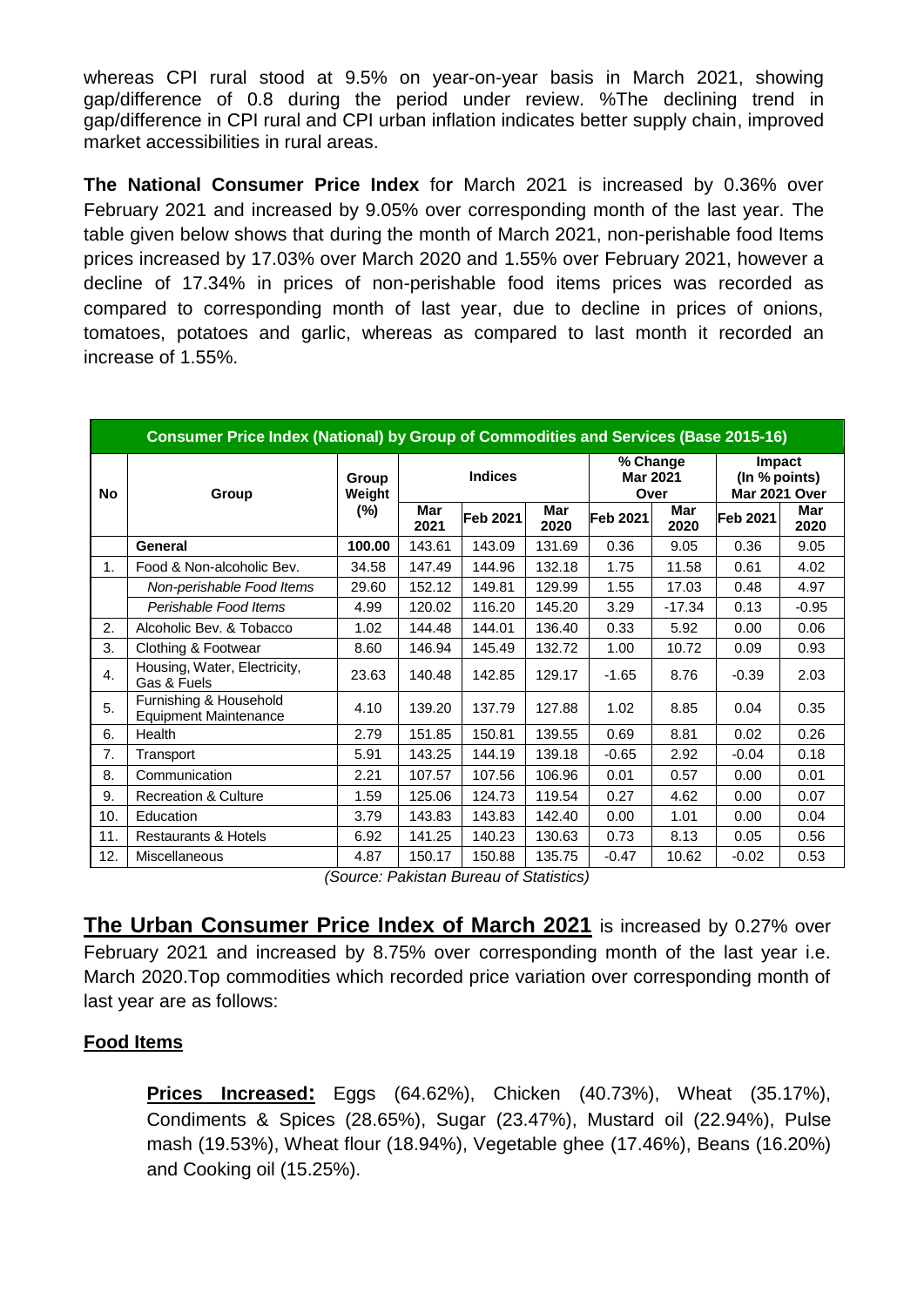**Prices Decreased**: Onions (49.20%), Vegetables (17.29%), Potatoes (5.80%) and Tomatoes (3.79%).

## **Non-food Items**

**Prices Increased**: Liquified Hydrocarbons (13.86%), Motor fuel (4.33%), Dental services (2.23%) and Personal Effects n.e.c.(1.74%).: Electricity charges (29.45%), Foot ware (14.66%), Ready-made garments (2.93%), Cotton cloth (2.52%), Hosiery (1.97%) and Motor fuel (1.64%).

**Decreased**: Liquefied Hydrocarbons (11.01%).

**The Rural Consumer Price Index of March 2021** is increased by 0.51% over February 2021 and increased by 9.51% over corresponding month of the last year i.e. March 2020. Food Items which prices recorded variation over corresponding month are as under:

### **Food Items**

**Prices Increased**: Eggs (61.29%), Chicken (50.10%), Wheat (32.53%), Condiments & Spices (23.33%), Sugar(22.66%), Mustard oil (21.73%), Wheat Flour (20.75%), Cooking oil (20.49%), Vegetable ghee (18.78%),Pulse Masoor (15.94%), Pulse Mash (15.03%) and Rice (14.18%).

**Decreased**: Onions (50.49%), Vegetables (22.02%), Potatoes (6.25%), Tomatoes (3.00%) and Fruits (2.83%).

### **Non-food Items**

**Prices Increased**: Electricity Charges (31.54%), Clinic Fee (16.02%), Hosiery (15.64%), Plastic Products (14.24%), Woolen Cloth (13.15%), Cotton Cloth (11.84%) and Woolen Readymade Garments (10.01%).

**Decreased**: Liquefied Hydrocarbons (8.84%).

## **Position of Import of Food Group (February, 2021)**

| Position of Import of Food Group (February, 2021) |                    |                |                                         |                |                 |                                                                                                                                                                                                                                                                                |  |  |  |  |  |  |
|---------------------------------------------------|--------------------|----------------|-----------------------------------------|----------------|-----------------|--------------------------------------------------------------------------------------------------------------------------------------------------------------------------------------------------------------------------------------------------------------------------------|--|--|--|--|--|--|
| Sr. No.                                           | <b>Commodities</b> | Quantity (M.T) | Value (PKR Mln)                         | Quantity (M.T) | Value (PKR Mln) | YoY Change(%)                                                                                                                                                                                                                                                                  |  |  |  |  |  |  |
|                                                   |                    | Feb-21         | Feb-21                                  | Feb-20         | Feb-20          | (Value)                                                                                                                                                                                                                                                                        |  |  |  |  |  |  |
|                                                   | Wheat              | 418,699        | 19,304                                  |                |                 | 100.00                                                                                                                                                                                                                                                                         |  |  |  |  |  |  |
| $\mathcal{P}$                                     | <b>Spices</b>      | 15,000         | 2,969                                   | 11,372         | 2,111           | 40.64                                                                                                                                                                                                                                                                          |  |  |  |  |  |  |
| 3                                                 | Palm Oil           | 235,764        | 34,619                                  | 251,501        | 27,993          | 23.67                                                                                                                                                                                                                                                                          |  |  |  |  |  |  |
| 4                                                 | Sugar              | 251            | 36                                      | 614            | 45              | (20.00)                                                                                                                                                                                                                                                                        |  |  |  |  |  |  |
| 5                                                 | Tea                | 19.108         | 6.870                                   | 19.188         | 7,595           | (9.55)                                                                                                                                                                                                                                                                         |  |  |  |  |  |  |
| 6                                                 | Pulses             | 79,210         | 7,582                                   | 129,273        | 9,740           | (22.16)                                                                                                                                                                                                                                                                        |  |  |  |  |  |  |
|                                                   |                    |                | (Source: Pakistan Bureau of Statistics) |                |                 | The table given above shows that an increase in import of essential commodities of food<br>group has been witnessed during the month of February 2021. There is a 100% increase in<br>value in import of wheat due to shortage and hoarding in domestic markets. However, palm |  |  |  |  |  |  |

#### *(Source: Pakistan Bureau of Statistics)*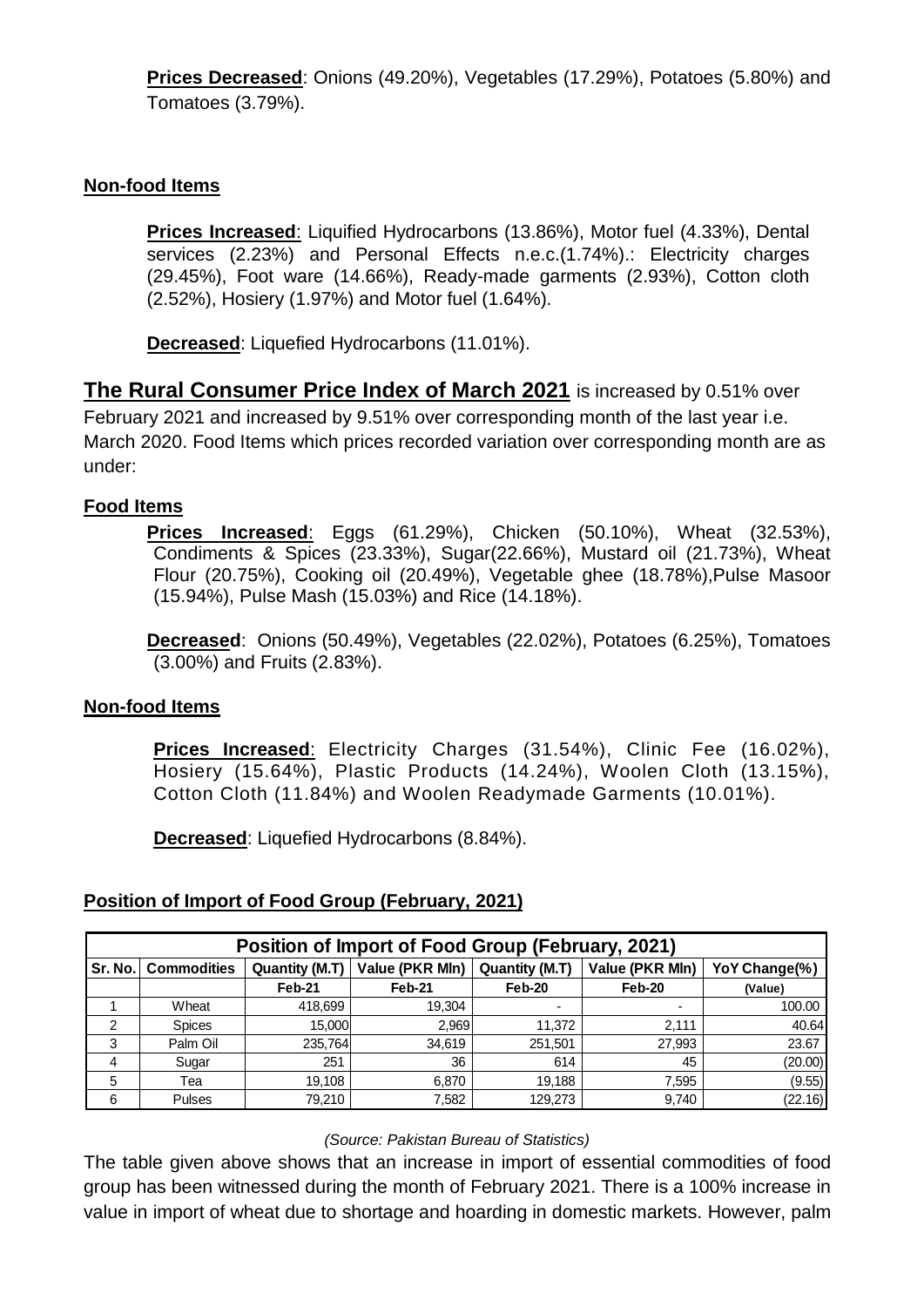oil imports in terms of value also registered increase of 23.67% over last year mainly because of rising international prices which put pressure on domestic prices. It is also worth mentioning that sugar import decreased during the month of February, 2021 despite rise in domestic prices because a large quantity of sugar (24,683 M.T) was imported during December 2020.

| Comparison of Wholesale and Consumer Prices [Province Average for March 2021] |                   |                         |        |       |        |        |      |                        |      |                    |                                                                |     |          |            |          |      |      |                 |               |
|-------------------------------------------------------------------------------|-------------------|-------------------------|--------|-------|--------|--------|------|------------------------|------|--------------------|----------------------------------------------------------------|-----|----------|------------|----------|------|------|-----------------|---------------|
| S#                                                                            | Item              | Islamabad               | Punjab |       |        | Sindh  |      | <b>KPK</b>             |      | <b>Balochistan</b> |                                                                |     | Pakistan |            |          |      |      |                 |               |
|                                                                               |                   | Wholesale Retail Margin |        |       | Wholes | Retail |      | Margin Wholesal Retail |      |                    | Margin Wholesale Retail Margin Wholesal Retail Margin% Wholesa |     |          |            |          |      |      | Retail          | <b>Margin</b> |
| $\mathbf{1}$                                                                  | Tomatoes          | 29                      | 50     | 72.8  | 30     | 48     | 62.1 | 18                     | 22   | 18.7               | 30                                                             | 18  |          | 26         | 35       | 34.0 | 26   | 36 <sup>1</sup> | 41.5          |
|                                                                               | 2 Garlic          | 138                     | 251    | 81.6  | 137    | 195    | 41.9 | 98                     | 205  | 108.1              | 160                                                            | 231 | 44.2     | 250        | 270      | 8.0  | 135  | 211             | 55.9          |
|                                                                               | 3 Apple           | 62                      | 143    | 130.1 | 73     | 133    | 80.7 | 82                     | 131  | 59.5               | 97                                                             | 120 | 24.6     | 120        | 140      | 16.5 | 84   | 132             | 56.0          |
| 4                                                                             | <b>Onions</b>     | 28                      | 56     | 101.1 | 28     | 37     | 33.1 | 21                     | 30   | 42.9               | 35                                                             | 42  | 19.7     | 36         | 45       | 24.6 | 27   | 37              | 37.4          |
| 5                                                                             | Banana            | 88                      | 174    | 96.9  | 85     | 104    | 23.3 | 51                     | 67   | 30.2               | 77                                                             | 87  | 13.9     |            | 70       |      | 71   | 87              | 21.7          |
| 6                                                                             | <b>Masoor</b>     | 137                     | 180    | 30.8  | 135    | 160    | 18.6 | 130                    | 150  | 15.3               | 135                                                            | 155 | 14.8     | 162        | 170      | 4.9  | 135  | 158             | 17.0          |
| 7                                                                             | Besan             | 130                     | 173    | 33.7  | 133    | 152    | 14.2 | 139                    | 156  | 12.5               | 145                                                            | 152 | 4.6      | 156        | 175      | 12.2 | 137  | 154             | 11.7          |
| 8                                                                             | Gram              | 137                     | 175    | 27.8  | 132    | 149    | 12.7 | 132                    | 155  | 18.1               | 139                                                            | 153 | 10.3     | 166        | 175      | 5.4  | 134  | 152             | 13.2          |
|                                                                               | <sup>9</sup> Beef | 508                     | 580    | 14.2  | 434    | 478    | 10.1 | 481                    | 475  |                    | 387                                                            | 407 | 5.2      | 470        | 485      | 3.2  | 442  | 465             | 5.1           |
|                                                                               | 10 Potatoes       |                         | 58     |       |        | 40     |      | 21                     | 32   | 53.6               |                                                                | 40  |          | 26         | 35       | 34.0 | 22   | 39              | 80.5          |
|                                                                               | 11 Mash           | 210                     | 283    | 35.0  | 235    | 268    | 13.7 | 227                    | 246  | 8.6                | 245                                                            | 263 | 7.4      | 266        | 275      | 3.4  | 238  | 257             | 8.4           |
|                                                                               | 12 Moong          | 195                     | 262    | 34.2  | 195    | 232    | 19.0 | 219                    | 246  | 12.3               | 201                                                            | 217 | 7.8      | 266        | 275      | 3.4  | 210  | 238             | 13.5          |
|                                                                               | 13 Fish Rahu      | 137                     | 341    | 149.8 | 202    | 300    | 48.2 | 267                    | 349  | 30.4               | 210                                                            | 268 | 27.5     |            | 490      |      | 223  | 322             | 44.2          |
|                                                                               | 14 Mutton         | 1058                    | 1204   | 13.7  | 900    | 1006   | 11.7 | 982                    | 1001 | 2.0                | 810                                                            | 787 |          | 970        | 1097     | 13.1 | 916  | 974             | 6.3           |
|                                                                               | 15 Wheat Fld      | 43                      | 43     | 1.7   | 46     | 53     | 15.0 | 62                     | 65   | 5.6                | 60                                                             | 62  | 3.5      | 67         | 67       | 0.0  | 54   | 59              | 9.8           |
|                                                                               | 16 Fresh Milk     | 107                     | 127    | 18.2  | 81     | 95     | 18.1 | 101                    | 112  | 10.5               | 104                                                            | 110 | 6.2      | <b>110</b> | 120      | 9.1  | 91   | 104             | 14.1          |
|                                                                               | $17$ Tea          | 213                     | 230    | 8.1   | 211    | 230    | 8.9  | 216                    | 230  | 6.5                | 215                                                            | 230 | 7.0      | 205        | 230      | 12.2 | 212  | 230             | 8.3           |
|                                                                               | 19 Eggs Farm      | 143                     | 170    | 19.1  | 151    | 170    | 12.6 | 155                    | 167  | 7.8                | 170                                                            | 180 | 5.9      | 170        | 185      | 8.8  | 156  | 168             | 8.1           |
|                                                                               | 20 Sugar          | 95                      | 101    | 6.1   | 94     | 98     | 3.9  | 93                     | 98   | 4.9                | 94                                                             | 100 | 5.9      | 95         | 100      | 5.3  | 94   | 99              | 4.8           |
|                                                                               | 21 MilkPak        | 146                     | 160    | 9.9   | 149    | 160    | 7.7  | 150                    | 157  | 5.2                | 150                                                            | 155 | 3.3      |            | 160      |      | 149  | 159             | 6.7           |
|                                                                               | 22 Chicken Fa     | 220                     | 240    | 9.2   | 208    | 224    | 7.5  | 249                    | 261  | 5.1                | 215                                                            | 244 | 13.5     | 290        | 305      | 5.2  | 228  | 247             | 8.3           |
|                                                                               | 23 Wheat Flo      | 840                     | 864    | 2.9   | 850    | 892    | 5.0  | 1243                   | 1197 |                    | 860                                                            | 970 | 12.8     | 1350       | 350<br>1 | 0.0  | 1022 | 1040            | 1.8           |
|                                                                               | 24 Wheat, (Av     | 600                     | 580    |       | 570    | 580    | 1.7  | 544                    | 553  | 1.6                | 568                                                            | 573 | 0.8      |            | 610      |      | 561  | 584             | 4.1           |

*(Source: Pakistan Bureau of Statistics)*

The above table shows province wise margin comparison of wholesale and consumer prices, the comparison reveals frequent increasing gap in wholesale and retail price gap in most of the items as compared to last week. There is a dire need that administrative authorities in provinces take stern steps to control hoarding and blackmarketing of essential food items.

## **GLOBAL COMMODITY PRICE TREND**

Global commodity prices continue to surge during the month of March 2021, in energy group Crude oil Brent price rose to \$/bb 65.2 in March, 21 against \$/bb 62.0 in February 2021, natural gas index dropped to 67.0% in March 21, against 97.5% in February 21, in non-energy commodities group global average price of Tea fall to \$ 2.45 per kg in March 21 from \$ 2.56 in February 2021, Palm Oil prices surged to \$ 1,031 Mt in March,21 from \$ 1,020 Mt in February 2021. Wheat US SRW decreased to \$ 272.6 Mt in March ,21 from \$ 276.6 in February 21, Sugar world price decreased to \$ 0.34 per kg in March 21, from \$ 0.36 per kg in February, 21 (around Rs. 51.81 per Kg), Cotton price decreased to \$ 2.02per kg in March 21, from \$ 2.05 kg in February 2021, global price of Chicken Meat during March 21, increased to \$ 1.89 per kg from \$1.81 per kg in February 21(Rs. 288.41).